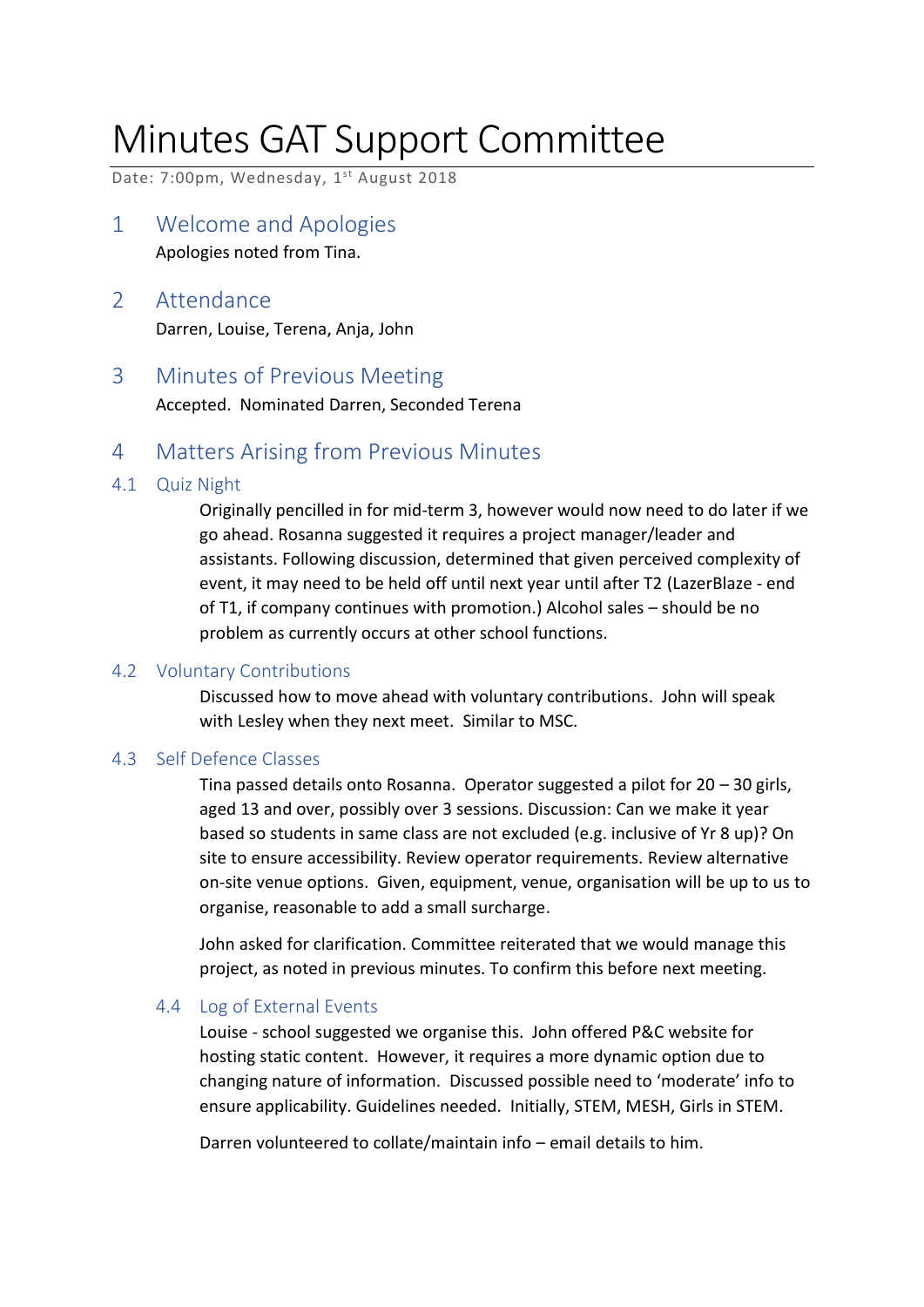#### 4.5 Languages Expo Feedback

Positive feedback. Terena - Ran well. Improvement on organisation. SkoolBag app worked well for getting helpers. Volunteers – GAT and Language parents – 10 or so each. Great collaboration.

#### 5 New Business

#### 5.1 Year 10 Parent Information Evening

Rosanna reported that in Yr 10, only 1 AE class for each MESH subject. No GAT MESH classes. All students will move into AE, Advanced or General classes for MESH. Can be in one or more AE classes, dependent on strengths. AE and Advanced will follow same outline, less enrichment. Being in Advanced will not restrict what students can do in year 11. GAT languages - still 4 periods per week, with 2 period zero classes. So, will not affect electives. Music students' option - 2 lesson during school or zero periods – to access full set of electives. Noted that Outdoor Ed elective also has a single lesson zero.

#### 5.2 Movie Night

Jocelyn Gopal forwarded some information regarding a movie night fundraiser. She is confident she can generate the interest to make this successful and is happy to take lead. All thought a good idea and should go ahead and start planning.

#### 5.3 Banking

Rosanna asked if an account can be created so that members other than treasurer would be able to view transactions on account. This would assist in tracking/verifying deposits when receiving moneys from fundraisers. John will raise with P&C treasurer. Should not be a problem. John also clarified payment process. Committee treasurers prepare the payments; however, all payments are authorised by the general P&C and only go ahead with their sign-off.

#### 6 Reports

#### 6.1 GAT Education Coordinator Report. Louise

Louise provided a written report as attached.

#### 6.2 Treasurers Report. Tina

Apologies received from treasurer for this meeting. Our account is unchanged since last report.

#### 7 Next Meeting

Next meeting to be held: 7:00pm, Wednesday, 29th August 2018

#### 8 Meeting Closed

Meeting closed at 8:20pm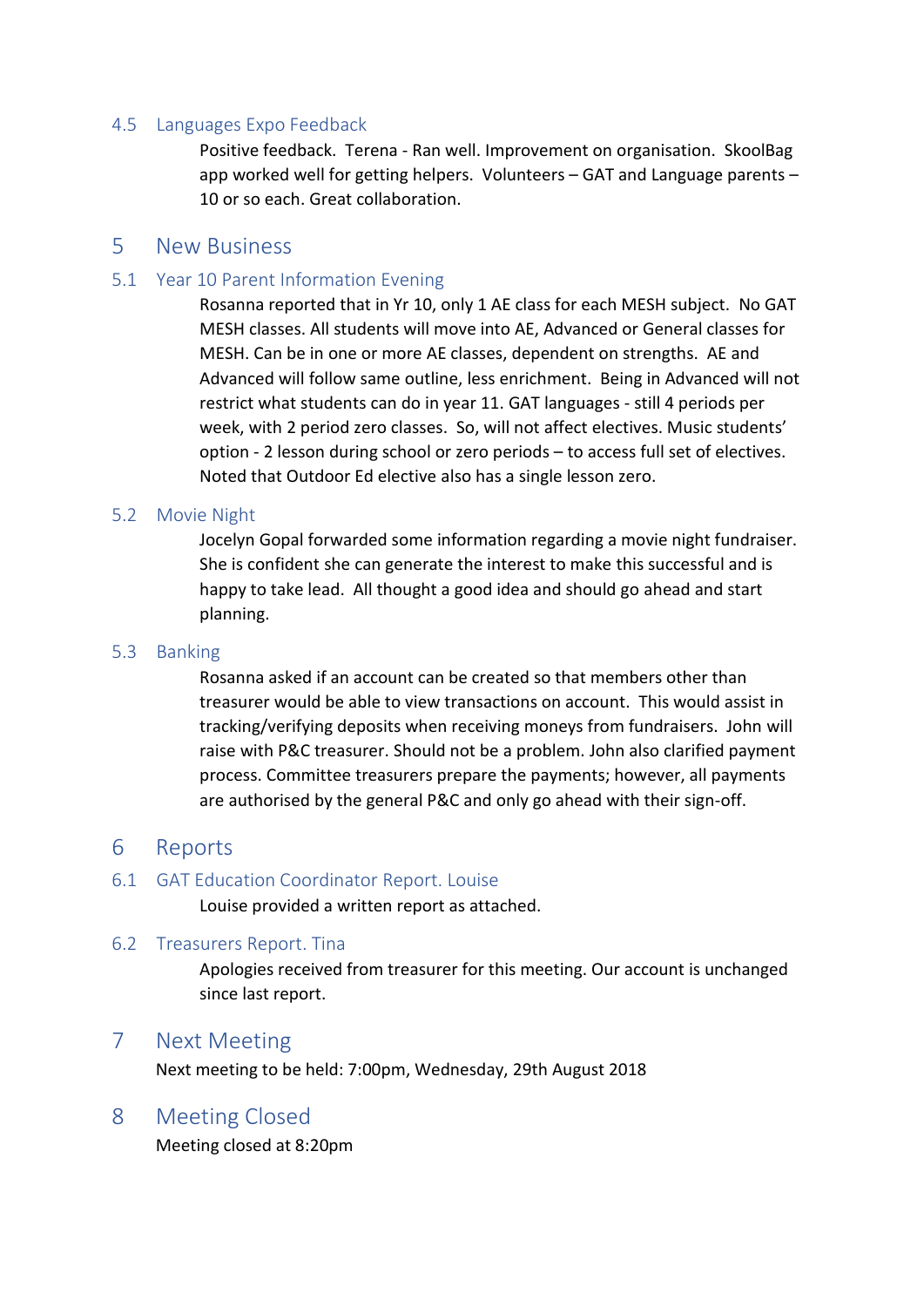#### **GAT Parent Committee Teacher's Report Wednesday 1st August 2018**

**Science** 

Teacher: Nicole Jones Nicole.Jones@education.wa.edu.au In Science GAT students will be participating in the following activities:

- Excursion to the Perth Zoo I am planning to take the Year 7 students to the Zoo as part of the Science program. This excursion will include a presentation by Zoologists on how animals are classified and named.
- Education Perfect Science competition Year 7 and 8 GAT students will have the opportunity to compete in this International online competition which will run during Science Week (13-17 Aug)
- Science Challenges during Science Week all Year 7 and 8 GAT students will have the opportunity to participate in 'Science Challenges' that will run each lunch time during Science week. These challenges are designed to promote problem solving using scientific concepts covered in their Science programs.
- Science Week Presentations the theme for Science week 2018 is 'Game changers and Change makers'. Year 7 Gat students will be designing interactive displays that will celebrate the work of a Scientists. Students will present their displays to Community 1 and 2 students.
- Science Club Year 7 and 8 GAT students are invited to attend the Science club that runs each Wednesday afternoon from 3 to 4pm. We are currently exploring robots and coding using the Edison robot.

**Mock Trials**  Teacher: Lynne Noack Lynne.Noack2@education.wa.edu.au

All three teams won their respective court challenges. Two teams played against two Perth College teams and one team was challenged by the Police rangers. Mt Lawley won all three. Our year 10s, 11s and 12s are fantastic, they were again complimented on their courtroom etiquette and demeanour.

Along with this the hours of work put into the teams by Sarah L. and Grace W. has been outstanding – the students are very thankful for that.

We will let you know when the finals begin, we will be in them, with 1, 2 or 3 teams.

#### **Team 1 V PC (Lynne) Vs Perth College – ML win**

Alix Forster (Year 10) Annabel Courtney (Y11) Isabella Prefumo (Y11) Lily McDonald (Y11) Caitlin Tralau (Y11) Oscar Caspi-Crutchett (Y12)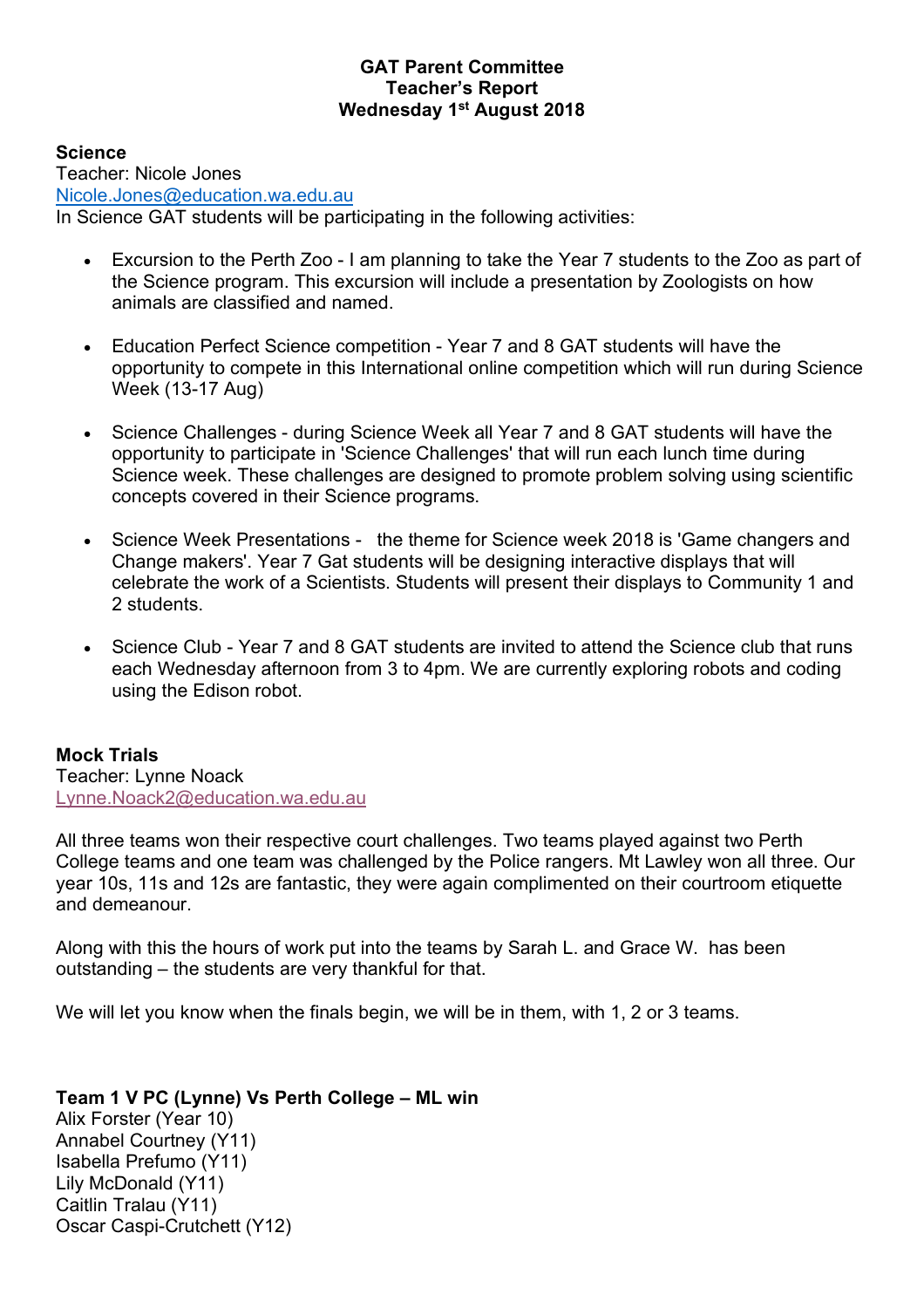Reserves: Sophia Prefumo (Y11) Samuel Marcus (Y12) Shadi Kolandouzan (Y12) Teri BUckin (Y12)

#### **Team 2 (Sarah) Vs Perth College – ML win**

Jack Fragomeni (Y10) Ethan Westera (Y10) Olivia Berti (Y10) Gabriel Luca-Morrison (Y10) Grayson Dennis (Y10) Hugh Barrett (Y10)

Reserves: Riley Norris (Y11) Ethan Hutchings (Y10) Indira Clifford (Y10) Joshua Iemma (Y10)

#### **Team 3 (Grace) Vs Police Rangers – ML win**

Ella Monaghan (Y10) Sara Bjelanovic(Y10) – special commendation from the judge on how she handled a very distressed member of the opposing team when she was "Barrister 1" Nathan Meyhew (Y10) Wictoria Parol (Y10) April Morsby (Y10) Teddy Arcot Hemanth Kumar (Y10)

Reserves: Fletcher Tullberg(Y10) Max Flannery (Y10)

**Maths**  Teacher: Michelle Lee Michelle.Lee@education.wa.edu.au Here is the Term 3 update.

**1. The Olympiad APSMO competitions** for Years 7 & 8 continue this term. See below for the benefits and awards. There are a total of 5 testing days. The 3rd test is being conducted this week. I mark each paper and enter the results then the Olympiad committee collate the results, produce progressive scores and decide on the award winners. There are awards for individuals and teams.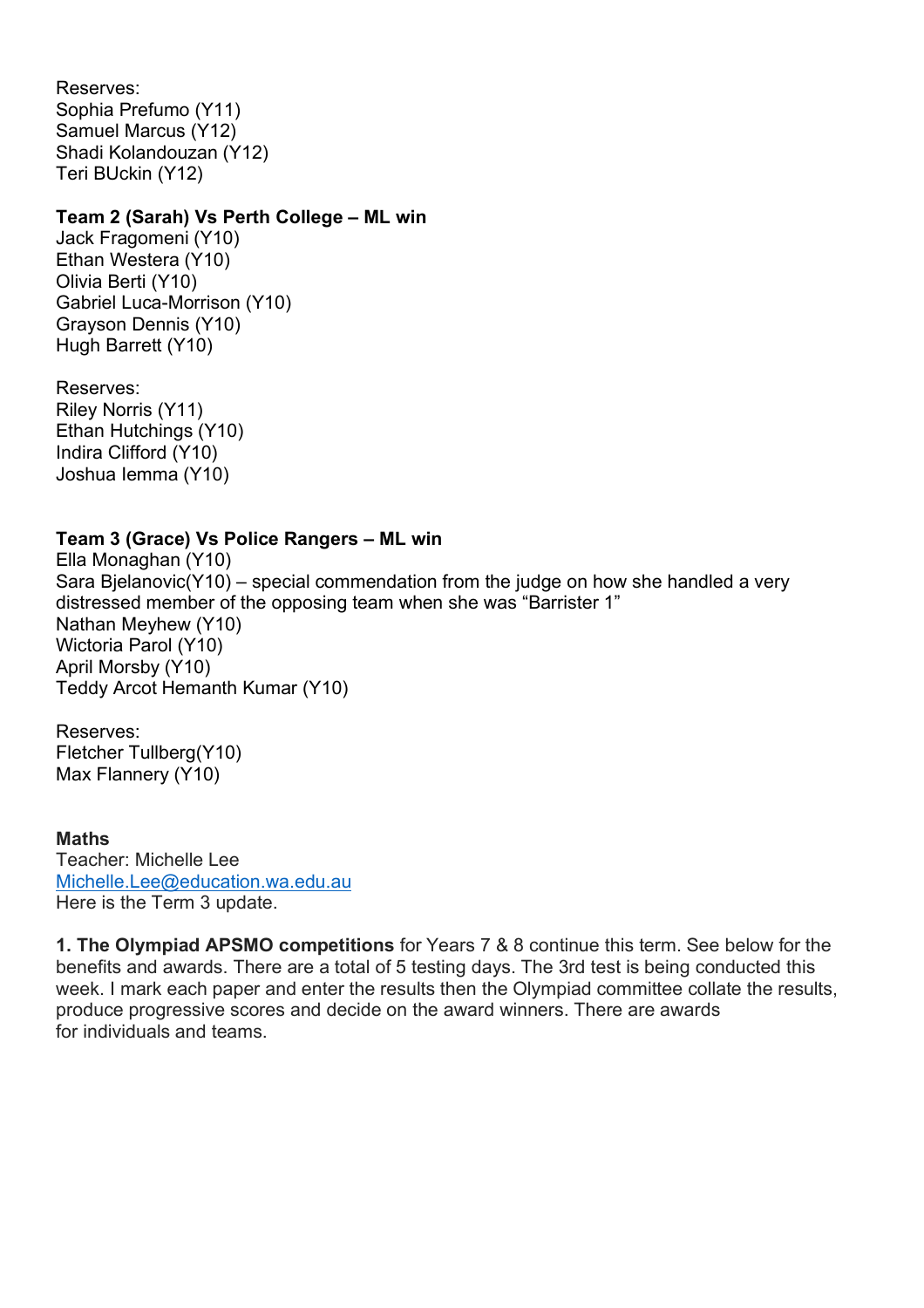#### The Benefits of Entering Teams into the Maths Olympiads and Maths

The Maths Olympiad and Maths Games are an ideal complement to the school curriculum. They focus on extending and challenging your students to think laterally and creatively when solving mathematically-based problems. They can supplement your teaching programs and provide opportunities for students to test their abilities against teams from around the country, as well as offering an ideal extension activity for high-achieving students.

The main aims of the competitions are to:

- •Introduce students to important mathematical concepts
- •Teach major strategies and develop flexibility for problem solving
- •Foster creativity and ingenuity and strengthen intuition
- •Stimulate enthusiasm and enjoyment of mathematics
- •Provide for the satisfaction, joy and thrill of meeting challenges!

#### **Student Awards**

- o a certificate for each participating student who completes all 5 Olympiads
- o a medal for any student who obtains a perfect score
- $\circ$  a trophy for the highest individual scorer in each team (for teams where there are no perfect scorers)
- $\circ$  a metal pin for each student whose total score is in the top 10% of scores
- o an embroidered Olympiad cloth patch for each student whose total score is in the top 25% of scores
- o **Team Awards**
- $\circ$  a plaque for each team whose score is in the top 10% of scores
- $\circ$  a large plaque for the team with the highest score

**2.** The **STEM workshops** will run later this term - 'Engineers Without Borders'. I hope to run these for both Years 7 & 8.

**3. The ICAS and AMC** competitions run for both year groups and are scheduled in August. We will practise some questions beforehand. Parents can also access the sites for resources.

**4. Year 7s - I am waiting on confirmation of a time from a Guest Speaker** from UWA who is an Astro-physicist. If time permits, I will ask him to speak to the Year 8s too.

**5. The students are writing an article about the Maths Project**s carried out last term. These will be published in the Year Book.

**6. Year 7 students are going on an excursion to Perth Zoo (Science based)** in August. I will be incorporating some Maths into this. For example, the topic is 'Classification' so students can tally the information collected during the classification of animals and represent it in a graph.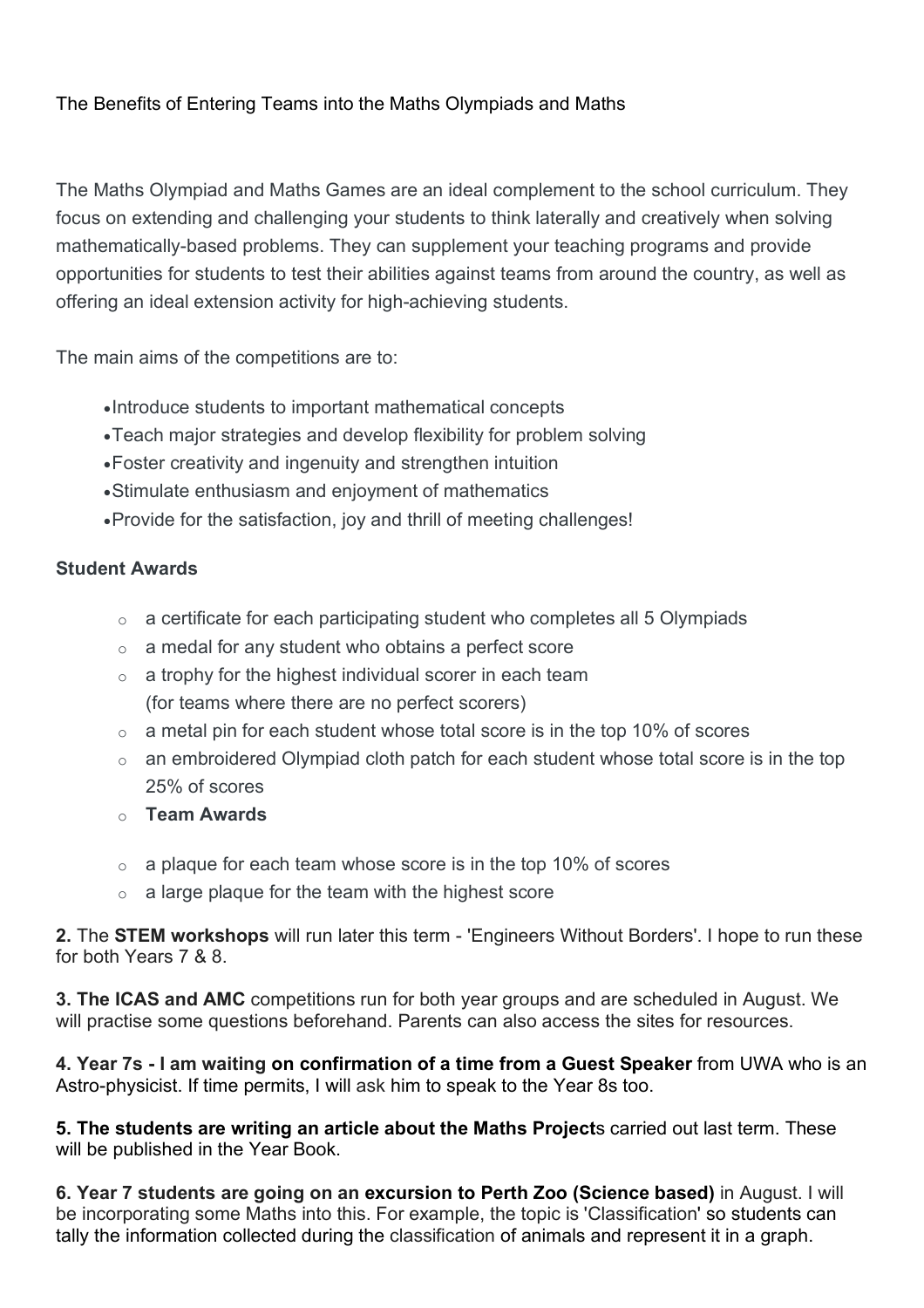**7. Integrated Studies - some students are choosing Mathematicians** as 'Game Changers & Change Makers' during Science week. They are creating interactive displays to present to other students.

#### **English**

Teacher: Madeleine Thomson Madeleine.Thomson@education.wa.edu.au

Year 7 GAT and AE English students competed against each other in a school poetry slam and Lazaros Karpatsis (GAT student) came out the winner with an excellent poem about social issues facing Australia.

Both Year 7 and 8 GAT and AE students will be participating in an English ICAS competition this term.

Our next topic in year 7 is a novel study on 'Parvana' by Deborah Ellis which is about the life of a child growing up in Taliban- run Afghanistan. Year 8s will be analysing and writing a variety of short stories and persuasive texts. I am always on the look-out for guest speakers so if any parents have experience in either of these areas or a connection with someone of interest e.g. an author, that would be interested in speaking to the class I'd love to connect with them.

**English** Alice Basini Year 10 AE Alice.Basini@education.wa.edu.au

1. The AE year 10 class will be sitting the ICAS English competition on Tuesday 31<sup>st</sup> in class.

2.I will be promoting the Roland Leach Poetry Prize competition

3.And I will be starting the search for students to represent the school in the Rotary Four Way Speaking Competition.

#### **GAT Languages**

Teacher: Louise Chapman Louise.chapman@education.wa.edu.au GAT Induction Day Tuesday 7<sup>th</sup> August 8.45-2.30pm Formal talk 8.45-9.15 For new 2019 GAT students and parents

#### **Write a Book in a Day Event**

Teacher: Louise Chapman Louise.chapman@education.wa.edu.au Thursday 23rd August 8am-8pm Involves year 7-10 GAT and AE English students School Library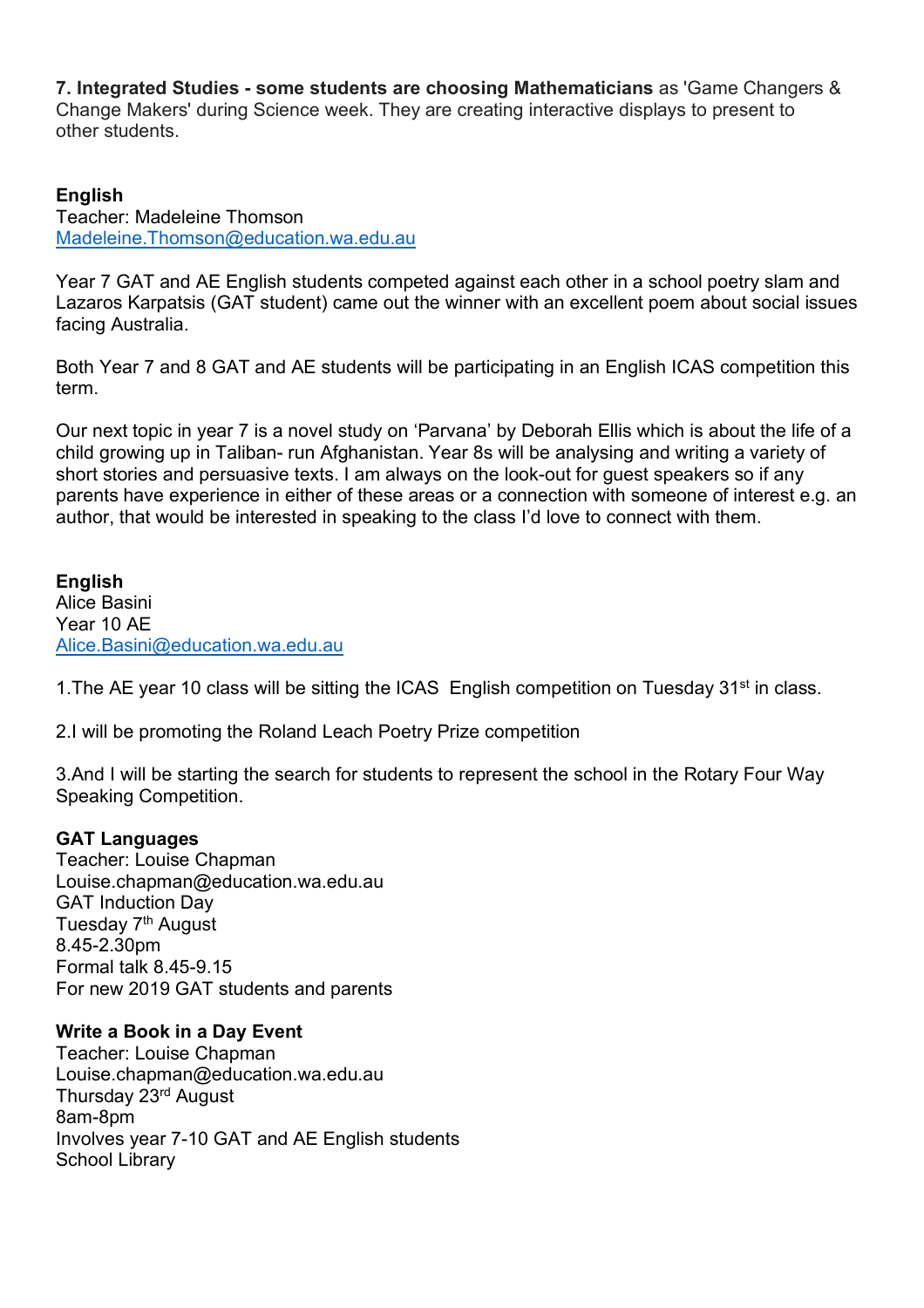#### **Languages Parent Support Group Meeting 25th July 2018 Teacher's Report**

There is a Chinese Writing and a Speaking Competition coming up. Three year 9 Chinese students are returning from an immersion camp in Shanghai. Several students have been nominated for the Australian Chinese Friendship Award.

Having a Japanese assistant helping with the Middle School classes 4 times a week is a great help, as is the Japanese assistant for upper school. Korean classes for some local primary schools are starting next week – every Monday after school. These have been very successful in the past.

Italian Assistant has arrived. Her name Giulia Mazzotti. She is staying with the Sun and Lee families during her stay. Thank you to the Sun family and Lee family for hosting. Giulia assists in Italian classes.

Italian Exchange student arrived late Term 2 Thank you to the Flannery family for hosting Davide. Davide will be here until week 6 of term 3

Dante Alighieri Speech Competition year 7-11 21 October 2.30pm

WAATI Italian exams  $6-15$ <sup>th</sup> August Year 10, 11 and 12 students

Year 11 and 12 French students are sitting the Alliance Française High School exams August 1st.